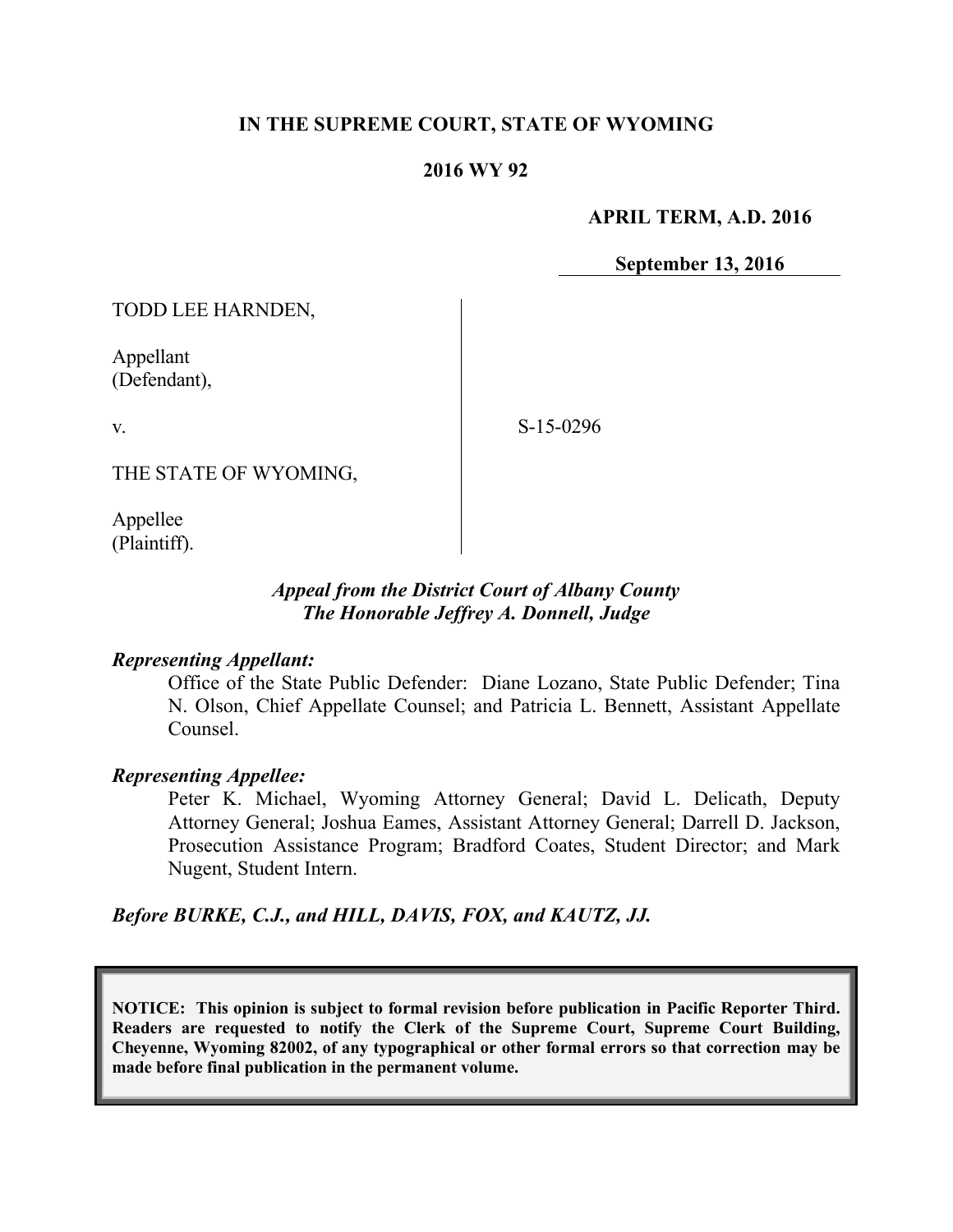**HILL,** Justice.

[¶1] After a jury trial, Todd Lee Harnden was convicted of one count of first degree arson for setting a fire in the Laramie Walmart. Harnden contends that because he was intoxicated at the time he set the fire, he should have only been charged with third degree arson. The court imposed a sentence of 10 to 18 years. We will affirm.

### **ISSUE**

[¶2] Harnden presents one issue:

Whether there was insufficient evidence presented to sustain a conviction of first degree arson.

## **FACTS**

[¶3] On August 14, 2014, Todd Lee Harnden started drinking vodka around seven o'clock in the morning. That afternoon, he went with his mother to the Laramie Walmart to purchase propane for grilling. After paying for the propane inside, Harnden then waited outside for an employee to open the propane cage to exchange the empty propane tank for a full one. Harnden became impatient and went back inside the store to try to get service. While waiting, he walked into the garden center where he opened a bottle of lighter fluid, poured it on a bag of charcoal, and lit a fire. Harnden then left the store, but not before he was provided a new propane tank. Firefighters were called and subsequently able to suppress the fire. Harnden was arrested later that day in his home and admitted to starting the fire because he was upset.

[¶4] After his arrest, Harnden was bound over to district court and a jury trial was set for April 15, 2015. The first trial resulted in a hung jury, and a second trial was held in June of 2015. That trial resulted in a conviction of first degree arson. Harnden was sentenced to 10 to 18 years imprisonment. This appeal followed.

### **STANDARD OF REVIEW**

[¶5] When reviewing an appellant's claims regarding sufficiency of the evidence, this Court examines the evidence in the light most favorable to the State. *Faubion v. State*, 2010 WY 79, ¶ 12, 233 P.3d 926, 929 (Wyo. 2010). We accept all evidence favorable to the State as true and give the State's evidence every favorable inference which can reasonably and fairly be drawn from it. We also disregard any evidence favorable to the appellant that conflicts with the State's evidence. *Id.*

*Pena v. State*, 2015 WY 149, ¶ 16, 361 P.3d 862, 866 (Wyo. 2015).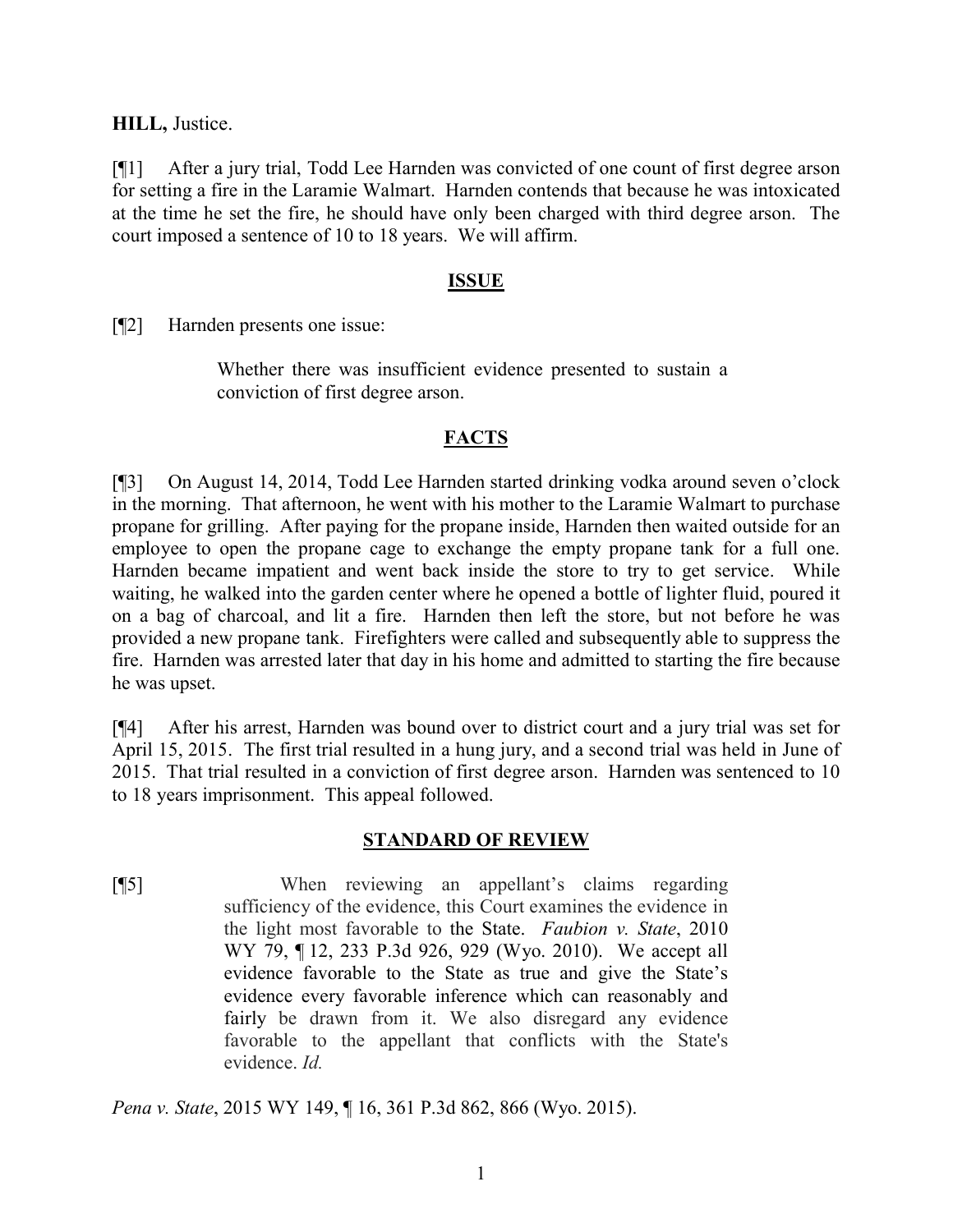## **DISCUSSION**

[¶6] Harnden argues on appeal that insufficient evidence was presented to support a conviction of first degree arson. We conclude that the jury could reasonably find that the elements of first-degree arson were proven beyond a reasonable doubt, and will now explain.

[¶7] "A person is guilty of first degree arson if he maliciously starts a fire or causes an explosion with intent to destroy or damage an occupied structure." Wyo. Stat. Ann. § 6-3- 101(a) (LexisNexis 2015). "[F]irst-degree arson can be categorized as a 'specific intent' crime in that the statute requires that one act 'with intent to destroy or damage an occupied structure.'" *Keats v. State*, 2003 WY 19, ¶ 10, 64 P.3d 104, 107 (Wyo. 2003).

[¶8] To reach the elements of first-degree arson, the State must prove beyond a reasonable doubt that the defendant acted maliciously with intent to destroy or damage an occupied structure. On the day of the fire, a Friday afternoon, Walmart was occupied by customers and employees. The fire was set in the garden center, near pallets containing charcoal, lighter fluid, and other combustible materials.

[¶9] Harnden argues here that because he was intoxicated, he has a legal excuse for his actions in that he was unable to form the necessary intent for first degree arson. He relies upon Wyo. Stat. Ann. § 6-1-202(a) (LexisNexis 2015), which states, "Self-induced intoxication of the defendant is not a defense to a criminal charge except to the extent that in any prosecution evidence of self-induced intoxication of the defendant may be offered when it is relevant to negate the existence of a specific intent which is an element of the crime."

[¶10] In this case, the jury instructions defined "maliciously" as "acting in the state of mind in which an intentional act is done without legal justification or excuse." "The term 'maliciously' conveys the meaning of hatred, ill will, or hostility toward another." *Id.* By definition, acting maliciously includes acting intentionally. We have discussed the use of the word "malice" in its legal context before:

> In the present context, that means that in 1982 when the legislature adopted Wyo. Stat. Ann.  $\S 6-3-101(a)$  as part of the new criminal code, it was aware of the definition of malice that this Court has been applying since at least 1924. That definition has always contained the alternative theories of actual hostility or ill will and the doing of an act without legal justification or excuse, the latter alternative not requiring the direction of ill will toward any particular person. The legislature's use of the word "maliciously" in a statute designed to protect any person who may be endangered as a result of an arson comports with that definition.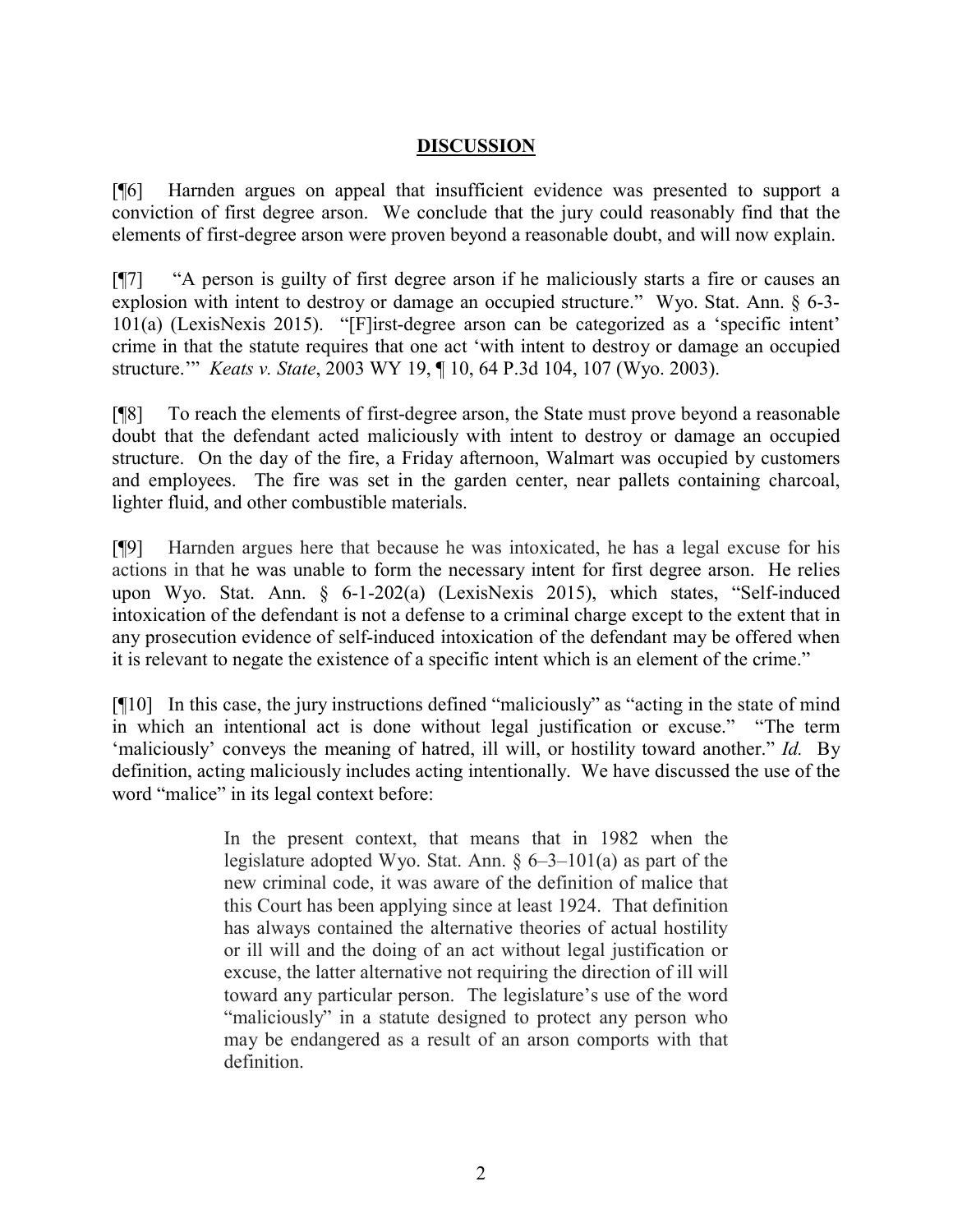*Keats*, ¶ 32, 64 P.3d at 114. In *Keats,* we clarified that in a case of first degree arson, malice requires proof *either* that the defendant acted "without legal justification or excuse" *or "*with ill will and hostility." *Id.*, ¶ 16, 64 P.3d at 106. Otherwise, malice requires proof of an intentional act done without legal justification or excuse and hatred, ill will or hostility.

[¶11] Here, the question before the jury was whether, at the time he set fire to the charcoal, he was "intoxicated to such a degree that he was unable to formulate the intention to destroy or damage an occupied structure when he started the fire in Walmart." If the jury agreed that he was so intoxicated that he could not form the requisite intent, under  $\S 6$ -1-202(a) he could find a legal defense for his actions.

[¶12] In *Hankinson v. State*, 2002 WY 86, ¶ 10, 47 P.3d 623, 627–28 (Wyo. 2002) this Court stated that when the actions of a defendant occur while the defendant is intoxicated, after reviewing the evidence, a jury could reasonably infer that the defendant acted with specific intent.

> Whether or not Hankinson was so drunk that he could not form the requisite specific intent, and whether Hankinson actually engaged in a conspiracy to commit the crime of aggravated assault and battery on Coast, were questions for the jury. There was evidence that suggested that Hankinson was relatively lucid on the night of the crime. During the crimes, Hankinson had to make decisions and take actions that required some presence of mind and volition, even if those actions were only the basest form of stupidity. In light of this evidence, the jury could reasonably have inferred that Hankinson acted with specific intent, even though there was a great deal of evidence to indicate that Hankinson was very drunk and, in his own testimony, he claimed to be in an alcoholic blackout at the time.

[¶13] Similarly, Harnden had to "make decisions and take actions that required some presence of mind" *Hankinson*, ¶ 10, 47 P.3d 627. He clearly chose an accelerant (lighter fluid), poured it on a combustible material (charcoal), and ignited it out of anger because of Walmart's slow customer service. The State may also rely upon circumstantial evidence "such as a defendant's words and conduct" to prove intent. *See Pena v. State*, 2013 WY 4, ¶ 39, 294 P3d. 13, 21. The State noted that Harnden was able to testify to events before and after lighting the fire, but could not remember actually starting the fire. The State also presented evidence from witnesses who spoke to Harnden and who stated that he spoke clearly before and after he started the fire. Furthermore, the State noted that in a recorded jailhouse phone call, Harnden told his mother to say he was drunk when he started the fire. The premise that Harnden was not intoxicated at the time he set fire to the pallet of charcoal, while adverse to him, is nonetheless a reasonable inference for the jury to make based upon the evidence presented.